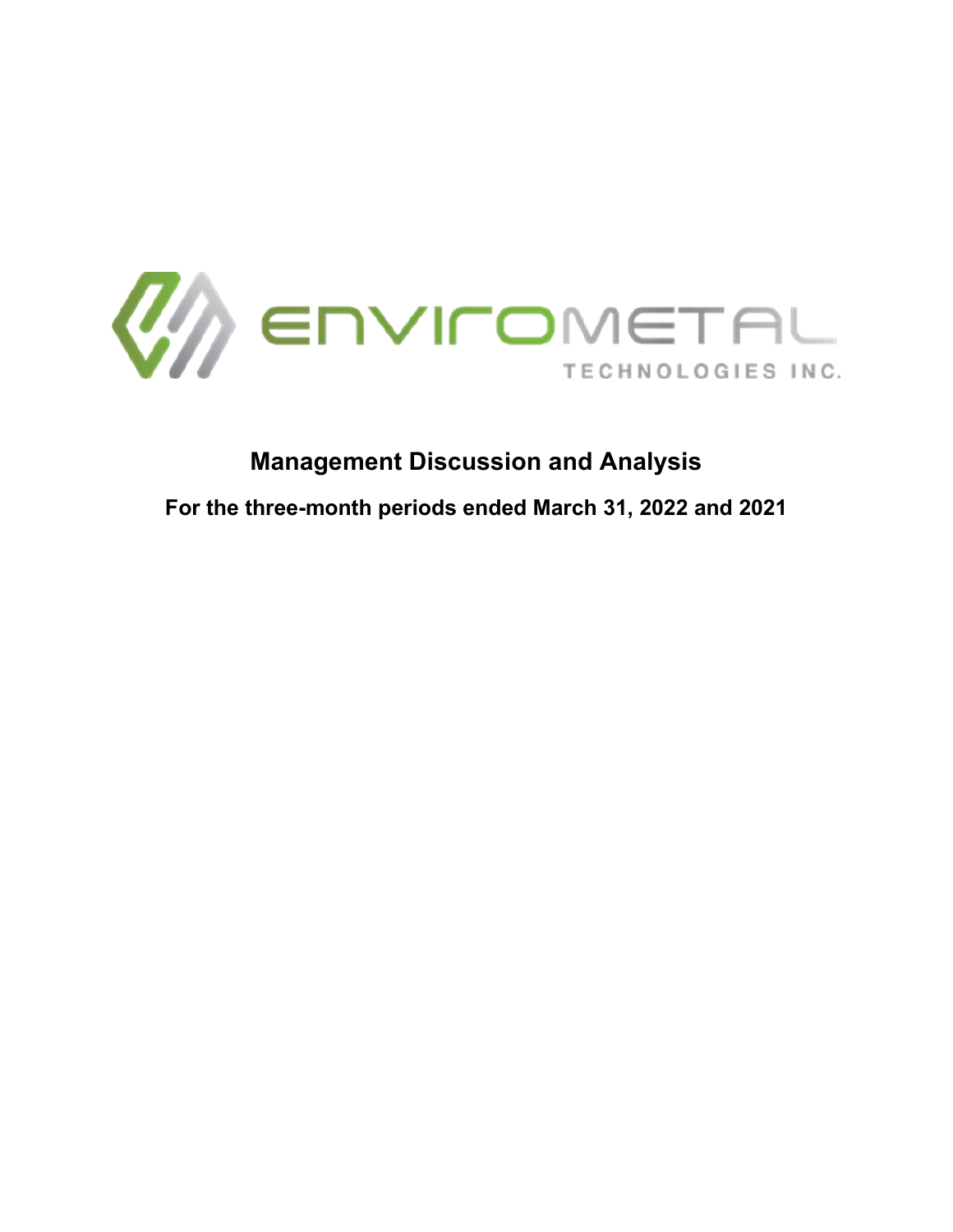### **1. INTRODUCTION**

This Management Discussion and Analysis (MDA) has been prepared to provide material updates and analysis of the business operations, financial condition, financial performance, cash flows, liquidity, and capital resources of EnviroMetal Technologies Inc. (EnviroMetal or the Company) (formerly EnviroLeach Technologies Inc).

The information provided herein should be read in conjunction with the Company's unaudited condensed consolidated interim financial statements (Interim Financial Statements) and the notes thereto for the three-month period ended March 31, 2022 and the audited financial statements for the year ended December 31, 2021. The Financial Statements have been prepared in accordance with International Financial Reporting Standards (IFRS).

Except as otherwise disclosed, all dollar figures in this report are stated in Canadian dollars. The effective date of this report is May 27, 2022.

EnviroMetal Technologies Inc. is listed on the Canadian Securities Exchange (the CSE) under the symbol ETI and began trading on March 30, 2017. In addition to the listing on the CSE, the Company also trades on the OTCQX and Frankfurt Stock Exchange under the symbols EVLL and 7N2, respectively.

The Company has developed a unique, cost-effective, cyanide free, and more environmentally friendly alternative to current broadly used methods for the hydrometallurgical extraction of precious metals from ores, concentrates and other host materials for use in the primary and secondary metals recovery industries.

Statements in this report that are not historical facts are forward-looking statements involving known and unknown risks and uncertainties, which could cause actual results to vary considerably from these statements. Readers are cautioned not to put undue reliance on forward-looking statements. See Forward-Looking Information and Statements herein.

Information related to the Company is available for view on SEDAR at [www.sedar.com](http://www.sedar.com/) and more information is also available on the Company's website at [www.EnviroMetal.com](http://www.enviroleach.com/) .

### **Corporate Overview**

EnviroMetal develops and markets technologies for the extraction of precious and other valuable metals from mine products and from printed circuit board assemblies (PCBA) in a safe, environmentally friendly, and sustainable manner. The Company's technology is used in the mining industry for the recovery of gold from of ores and concentrates, and in the electronic waste (E-waste) processing industry to recover of gold and other valuable metals from printed circuit board assemblies. The Company operates a large pilot scale E-waste processing facility (EnviroCircuit) located in Surrey, British Columbia and is seeking opportunities to license its technology to companies in the mining and E-waste industries.

The EnviroMetal leach process is similar to conventional methods for the recovery of gold, but the Company's proprietary lixiviant and unique process eliminates the use of toxic leaching agents such as sodium cyanide or acid-based solutions and significantly reduces water consumption. EnviroMetal's metal recovery technology targets industry participants seeking an on site or domestic processing solution with low logistics and third-party costs and a reduced environmental impact.

The Company's patented metal recovery technology creates strong differentiation in the marketplace and provides unique positioning for users. Pending and awarded patents combined with the process knowledge required for use and site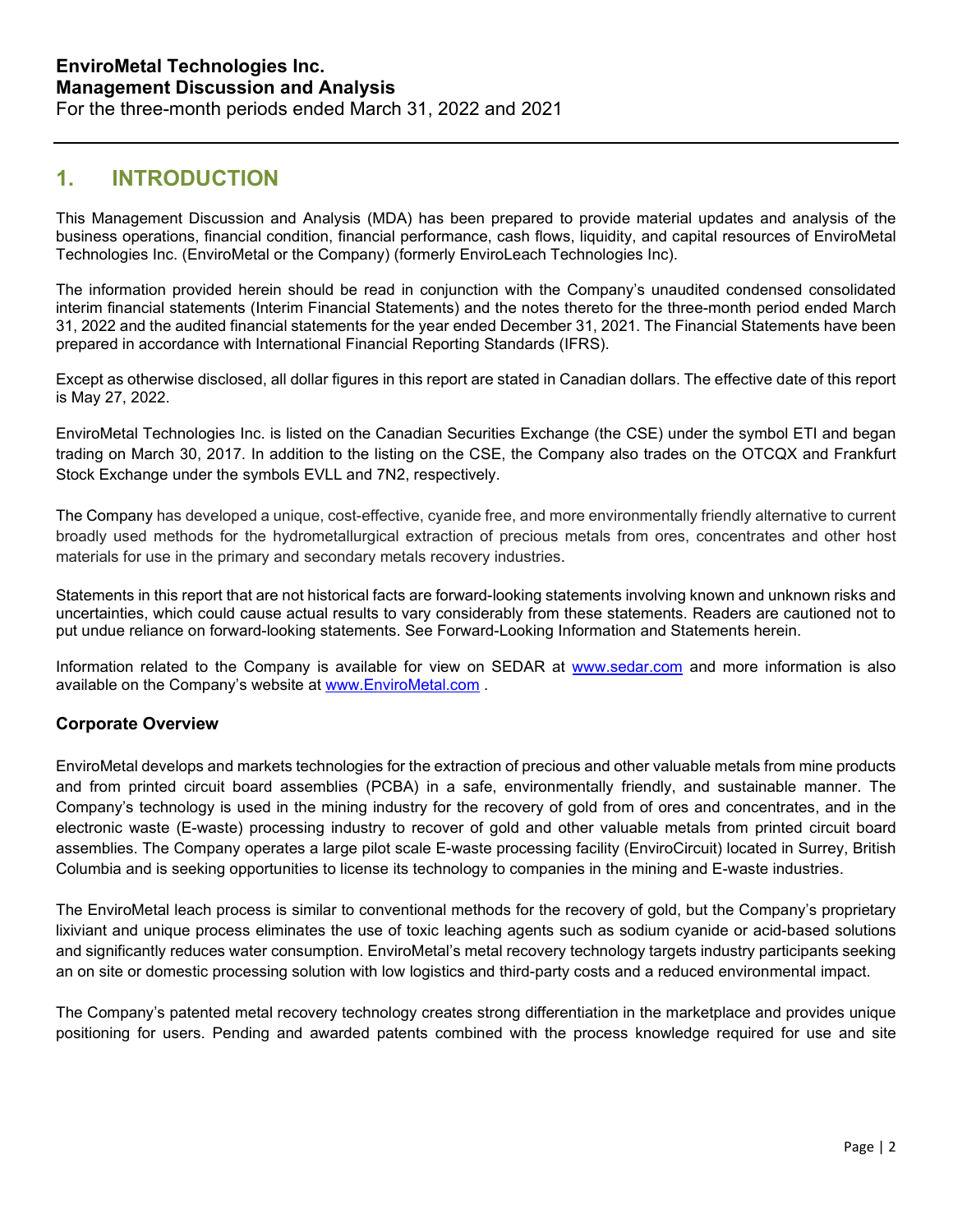optimization create significant barriers for competitors to overcome. The EnviroMetal process is cost competitive, safe, sustainable, and holds potential for multiple revenue streams.

## **2. OVERALL PERFORMANCE AND OPERATIONS**

During the period ended March 31, 2022, the Company continued to develop commercial relationships in the primary and secondary metals industries for its technology. In the primary metals industry, the Company is focussed on opportunities for the recovery of gold from concentrates and ores including in-situ recovery. In the secondary metals industry, the focus is the recovery of gold and other metals from electronic waste.

During the period, EnviroMetal continued to build and expand its E-waste supply network to provide feed for the EnviroCircuit facility. The Company's supply network consists of small-scale recyclers and larger, integrated companies within the North American market. The Company established supply relationships with a number of international suppliers during 2021; however, dramatic increases in logistics costs have rendered feed from outside North America uneconomic. In addition to increased logistics costs, end of life PCBA prices continue to appreciate while supply remains limited as a result of COVID-19 and other factors.

During 2022, EnviroMetal plans to continue to expand its supply network in order to secure a reliable supply of feedstock. Operationally, recognizing feedstock supplies are likely to remain uncertain, E-waste activities will prioritize identifying licensing opportunities, refining the E-waste process, and generating the operational data to support licensing.

EnviroMetal continues to develop relationships with mining companies and other mining related entities in pursuit of licensing opportunities for the Company's metal recovery technologies. The selection of a metal recovery technology is dependent on many factors including but not limited to total metal recovery, capital costs, operating costs, permitting, site suitability, reliability, ease of use, industry standards and sustainability. As with the case with any metallurgical process prior to adoption for use on a project the processing technology must go through a series of progressive tests from lab through pilot scale in order to ensure the compatibility of the technology with the material to be processed. The Company has identified a number of potential licensees, based on material type and project specific criteria, and has initiated metallurgical test work for or entered into discussions with several of these.

During the period EnviroMetal conducted lab and pilot scale work for several mining clients and recognized revenues of \$48,450 related to this work. Metalurigical consulting work is essential for securing future licensing agreements and the Company anticipates increased consulting revenues as it continues to develop relationships with existing clients and other potential licensees.

In June 2021, the Company entered into an agreement with Ocean Partners USA Inc., an affiliate of Ocean Partners Holdings Limited. Pursuant to the agreement EnviroMetal will use its patented and eco friendly metal extraction process to recover gold from gold mine materials produced by Ocean Partner's clients. At December 31, 2021 the Company held in inventory material received from Ocean Partners clients with an estimated value of \$3,441,965. During the period ended March 31, 2022 the Company processed this material and recovered over 1,440 troy ounces of gold and recognized related revenues of \$3,463,259,708 and material costs of \$3,389,518. While the Company's focus remains licensing its technology to clients in the mining and E-waste industries it remains open to custom processing client material as an additional revenue source and opportunity to demonstrate the broad applicability of its metal recovery technologies.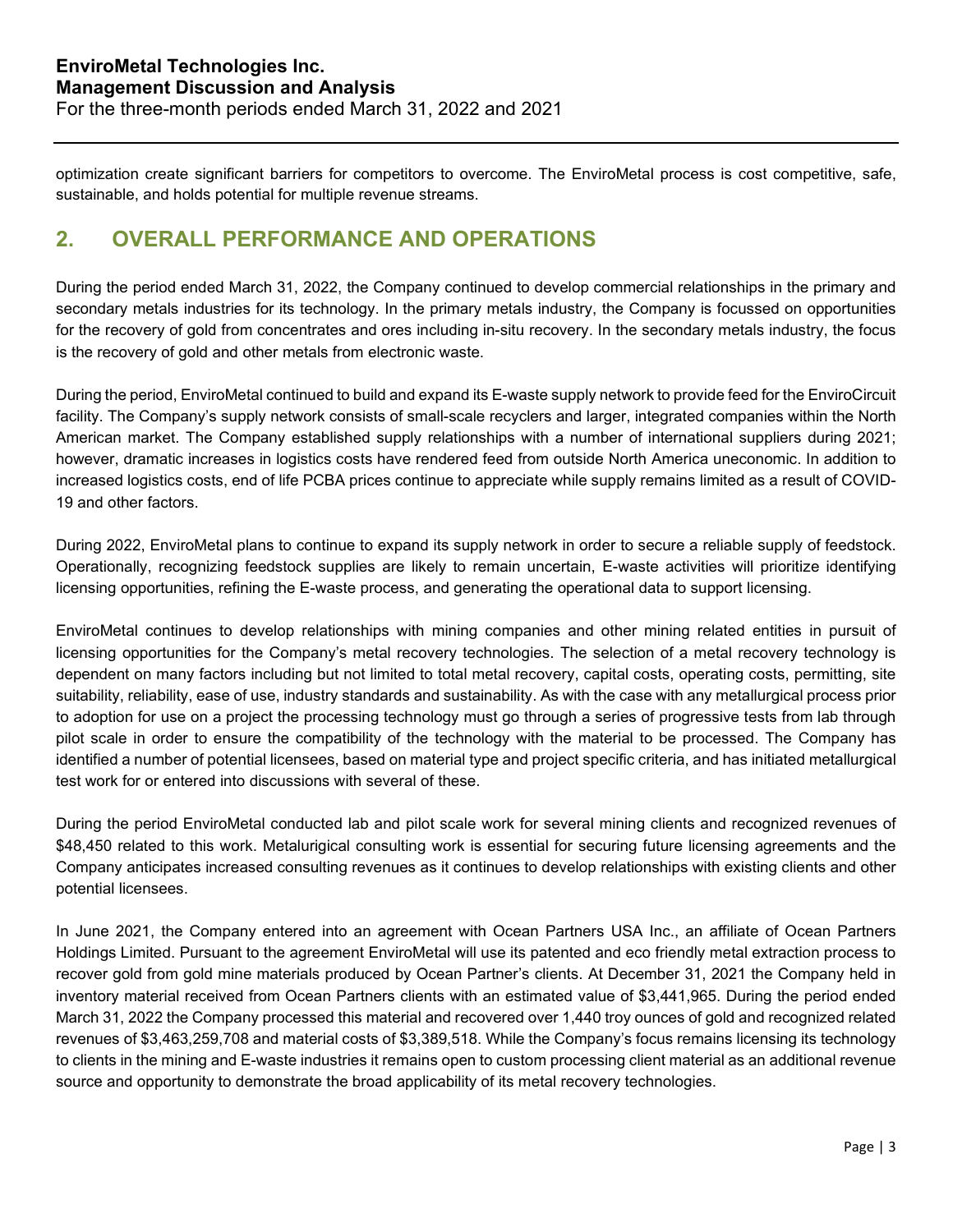### **COVID-19 Pandemic Impacts**

The COVID-19 pandemic has directly and dramatically impacted EnviroMetal's business. Due to isolation and quarantine requirements for businesses and limits on travel and commercial shipments the E-waste supply chain and resulting supply of the Company's target feedstock of PCBA continues to be severely impacted. Shortly after the EnviroCircuit pilot plant received R2/RIOS certification, which positioned the Company for commercial level operations and revenue, almost all Ewaste supply within the Company's supply network was disrupted.

The COVID-19 pandemic has also negatively affected international shipping with freight costs, container availability and port access having been severely impacted. Higher shipping and port costs, and border, customs and port disruption have resulted in delays in receiving feedstock, increased downtime, higher operating costs and interruptions in shipping finished materials to customers.

# **3. SUMMARY OF QUARTERLY RESULTS**

The following summarized financial data has been prepared in accordance with IFRS. This data should be read in conjunction with the Company's interim financial statements, and it consolidated annual financial statements for the respective periods. All net loss figures in the table are presented in Canadian dollars, the Company's functional currency.

|                                              | March 31,<br>2022 |     | December 31,<br>2021 | September 30,<br>2021 |      | June 30,<br>2021 |
|----------------------------------------------|-------------------|-----|----------------------|-----------------------|------|------------------|
| <b>Revenues</b>                              | \$<br>3,755,966   | \$  | 226,648              | \$<br>19,540          | \$   | 561,967          |
| Loss and comprehensive loss attributable to: |                   |     |                      |                       |      |                  |
| <b>Shareholders</b>                          | 1,231,461         |     | 6,841,935            | 2,268,709             |      | 1,483,680        |
|                                              | \$<br>1,231,461   | \$  | 6,841,935            | \$<br>2,268,709       | S    | 1,483,680        |
|                                              |                   |     |                      |                       |      |                  |
| Net loss per common share, basic and diluted | \$<br>0.012       | -\$ | 0.073                | \$<br>0.024           | \$   | 0.016            |
|                                              |                   |     |                      |                       |      |                  |
|                                              |                   |     |                      |                       |      |                  |
|                                              | March 31,<br>2021 |     | December 31,<br>2020 | September 30,<br>2020 |      | June 30,<br>2020 |
| Revenues                                     | \$<br>43,021      | \$  | $(13,964)$ \$        | 573,572               | - \$ | 43,750           |
| Loss and comprehensive loss attributable to: |                   |     |                      |                       |      |                  |
| <b>Shareholders</b>                          | 892,450           |     | 1,954,037            | 1,019,693             |      | 1,644,921        |
| Non-controlling interest                     | 126,335           |     | 31,389               | 212,160               |      | 296,656          |
|                                              | \$<br>1,018,785   | \$  | 1,985,426            | \$<br>1,231,853       | \$   | 1,941,577        |

While the Company continues to invest in building a reliable supply of E-waste to maintain monthly processing volumes the Company has yet to develop a consistent supply chain and therefore has un-predictable cashflows from the sale of processed materials. Similarly, licensing activities and speciality material processing activities have not reached a level where they provide consistent revenues. During the period ended March 31, 2022 the Company's marketing to potential mining clients resulted in increased consulting revenues and it is anticipated consulting revenues will increase and become consistent over time.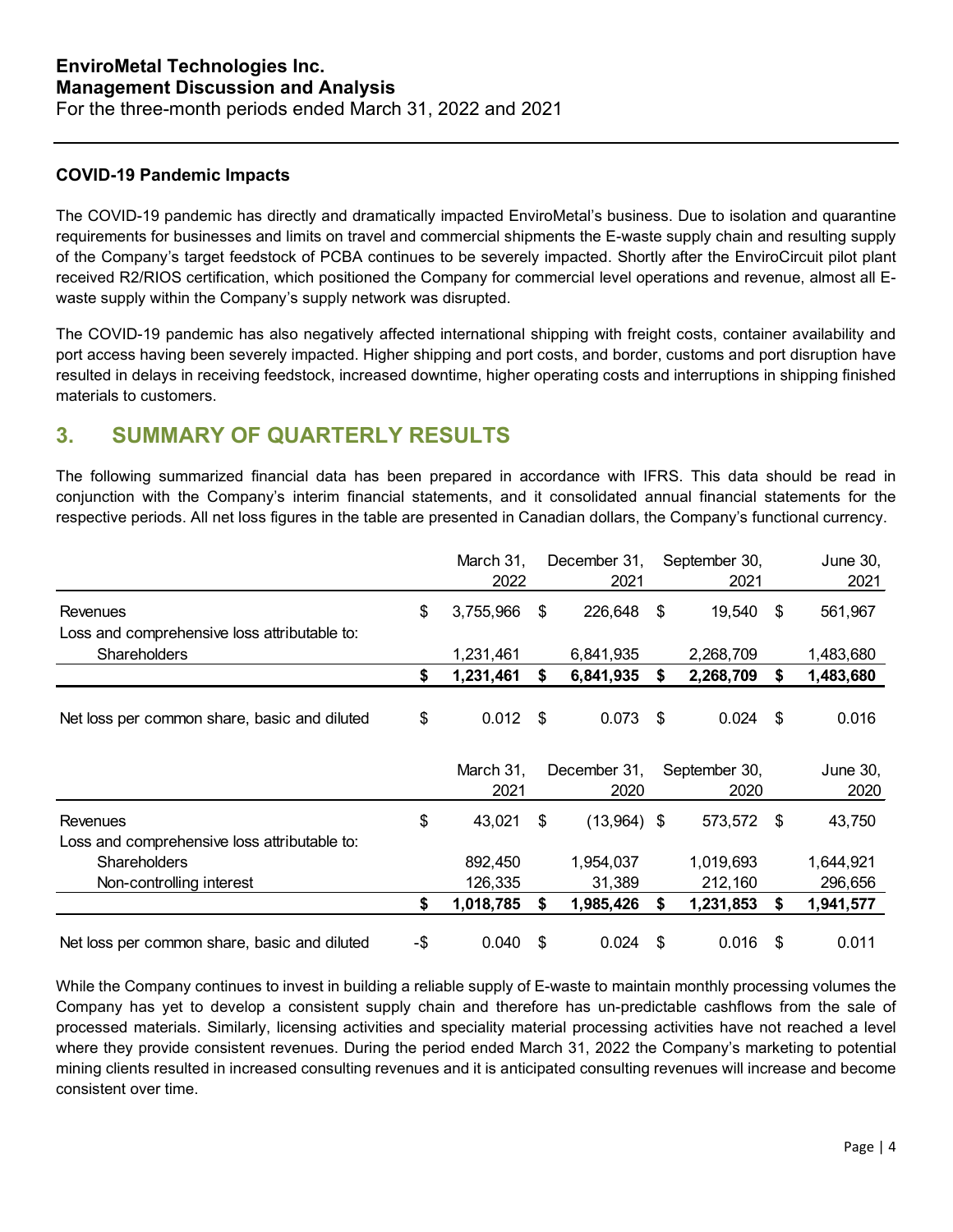# **4. OPERATIONAL RESULTS FOR THE PERIOD**

The following table summarizes the Company's revenues and expenses for the three-month periods ended March 31, 2022 and 2021:

|                               | March 31,<br>2022 | March 31,<br>2021 |
|-------------------------------|-------------------|-------------------|
| <b>Revenues</b>               | \$<br>3,755,966   | 43,021            |
| <b>Expenses</b>               |                   |                   |
| Operating costs               | (3,611,521)       | (77, 199)         |
| Management and Employee costs | (525, 377)        | (364,686)         |
| General and administration    | (548, 116)        | (294,127)         |
|                               | $(4,685,014)$ \$  | (736, 012)        |

*Revenues* – During the three-month period ended March 31, 2022, the Company recognized total revenues of \$3,755,966 (2021 - \$43,021) consisting of \$244,257 (2021 - \$38,070) in revenues from processing E-waste at EnviroCircuit, \$3,463,259 (2021 - \$nil) from processing mining materials for clients and \$48,450, (2021 - \$5,131) from licensing and consulting work for mining clients.

*Operating Expenses* – The operating expenses to sales ratio during the three-month period ended March 31, 2022 was 0.96, as compared to 1.79 for the three-month period ended March 31, 2021. The improvement of the ratio is due to primarily to the processing of client material. During the three-month period ended March 31, 2021, the Company recognized \$51,902 in government rent subsidy income as reductions of operating costs.

*Management and Employee costs* – Management and employee compensation costs during the three-month period ended March 31, 2022 were \$525,377 an increase of \$160,691 compared the three-month period ended March 31, 2021 in which these costs were partially offset by \$109,148 in Canada Emergency Wage Subsidies. During the March 31, 2021 period the Company also benefited from wage subsidies of \$35,517 from IRAP associated with its research on copper and tin.

*General and administrative* – During the three-month periods ended March 31, 2022 and 2021, general and administration costs were as follows:

|                      | March 31,       | March 31,  |
|----------------------|-----------------|------------|
|                      | 2022            | 2021       |
| Consulting fees      | (195,900)       | (37, 201)  |
| Office and general   | (63, 047)       | (41, 243)  |
| Professional fees    | (85, 428)       | (93,601)   |
| Public company costs | (214, 117)      | (119, 842) |
| Travel               | 10,376          | (2, 240)   |
|                      | $(548, 116)$ \$ | (294,127)  |

Increased consulting fees during the three-month period ended March 31, 2022, \$195,000 (2021 - \$37,021) reflect both the reduced level of activities during the three-month period in 2021 in response to COVID-19 and the increased reliance on consultants during the period ended March 31, 2022 as the Company has temporarily outsourced some accounting and other functions in response to a tight labour market.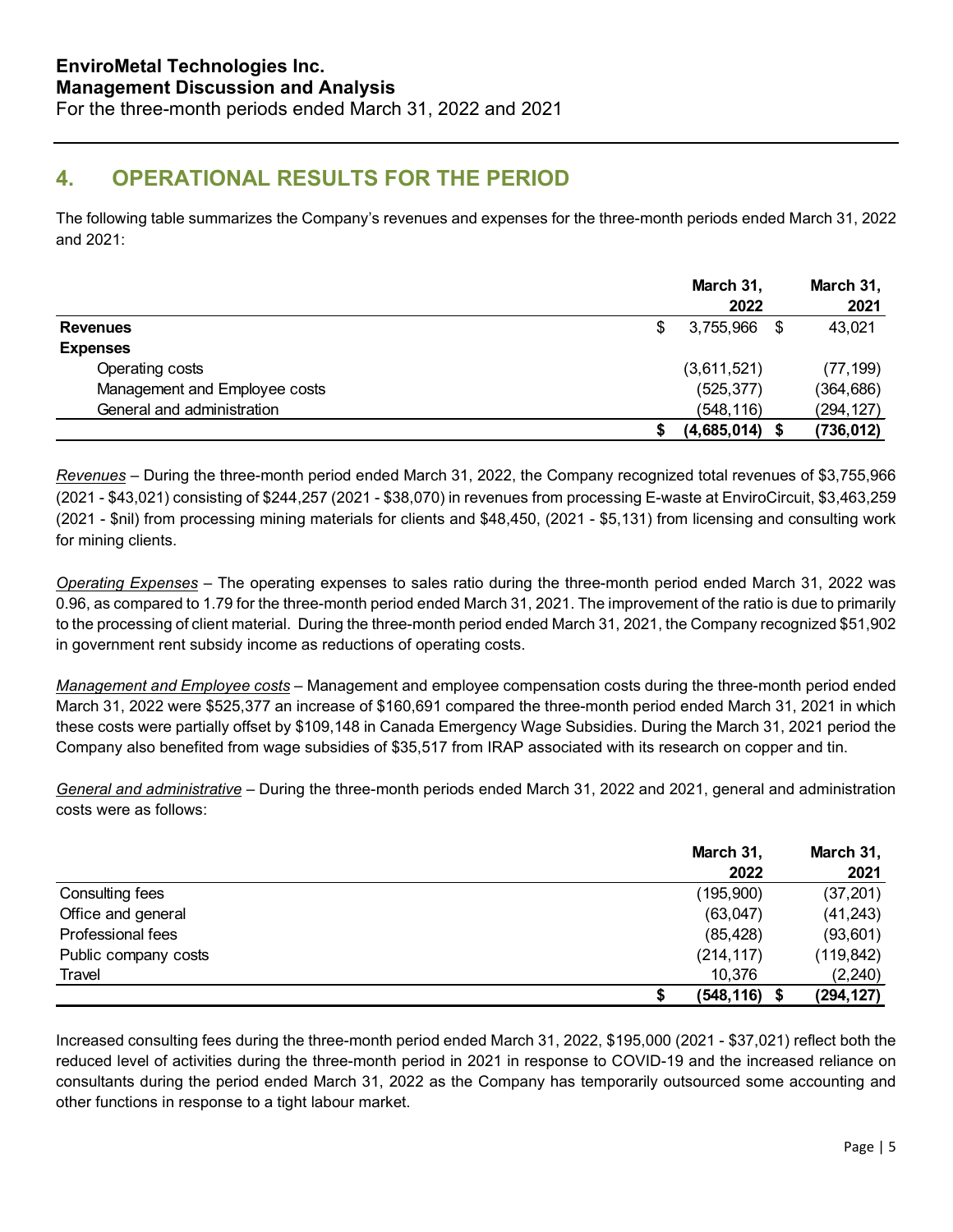The increase in office and general costs of \$63,047 (2021 - \$41,243) for the period ended March 31, 2022 reflect increased activity levels during 2022 and the elimination of the CERS rent relief subsidy (2021 - \$14,735).

Public company costs which include director fees, listing fees and other costs directly associated with maintaining a public listing increased during the period ended March 31, 2022, \$214,117 (2021 - \$119,842) as a result of the Company completing a non-brokered private placement during the three-month period.

Professional fees include audit costs and legal fees. Travel was limited during the period and the net travel credit of \$10,376 during the three-month period ended March 31, 2022 reflects cancelled and rescheduled travel.

*Overall performance* - For the three-month period ended March 31, 2022, the Company incurred a loss and comprehensive loss of \$1,231,461 as compared to and \$1,001,357 in the 2021 comparative period. Net loss per common share, basic and diluted for the three-month period ended March 31, 2022 was \$0.012 as compared to \$0.011 in 2021.

# **5. LIQUIDITY AND CAPITAL RESOURCES**

At March 31, 2022, the Company had \$2,950,557 in cash (December 31, 2021 - \$784,790) and working capital of \$2,018,543 (December 31, 2021 - -\$216,419). The increase in working capital is primarily attributable to the Company completing a non-brokered private placement for gross proceeds of \$3,558,114 during the period. A total of 14,232,465 common shares and warrants were issued pursuant to the private placement.

### *Liquidity Outlook*

The Company generates limited cash flows and is reliant on raising equity to fund working capital, research and development and any modifications, expansion or improvements to processing facilities. The Company raises money through the sale of equity and from the exercise of convertible securities. Many factors influence the Company's ability to raise funds, including the health of the capital markets, the Company's track record, and the experience and calibre of its management. Actual funding requirements may vary from those planned due to several factors, including the price and availability of PCBA, technology development costs, and revenues from consulting and licensing activities.

Management currently follows a policy of raising only enough capital to carry out its near-term plans. This policy is intended to minimize dilution of shareholders' positions by raising capital when the stock price is at higher levels. Management is encouraged by improving equity markets for innovative and green mining technologies and anticipates seeking additional sources of funding prior to the end of the fiscal year. Given volatility in equity markets, global economic uncertainty, and cost pressures there can be no certainty equity funding will be available to the Company or if available funding will be on acceptable terms. Management believes it will be able to raise equity capital as required but recognizes that there will be risks which may be beyond its control.

#### *Capital Commitments*

As at March 31, 2022, the Company did not have contractual obligations other than those disclosed in its Interim Financial Statements. The Company expects any property and equipment expenditures incurred, based on future needs, will be funded from working capital and/or from operating or capital leases. At March 31, 2022, the Company had \$365,564 in lease obligations.

#### *Capital Resources*

The Company believes it has sufficient capital to cover its administrative overhead expenses for the remainder of fiscal 2022. To continue developing its technology, support operations at EnviroCircuit and pursue licensing opportunities,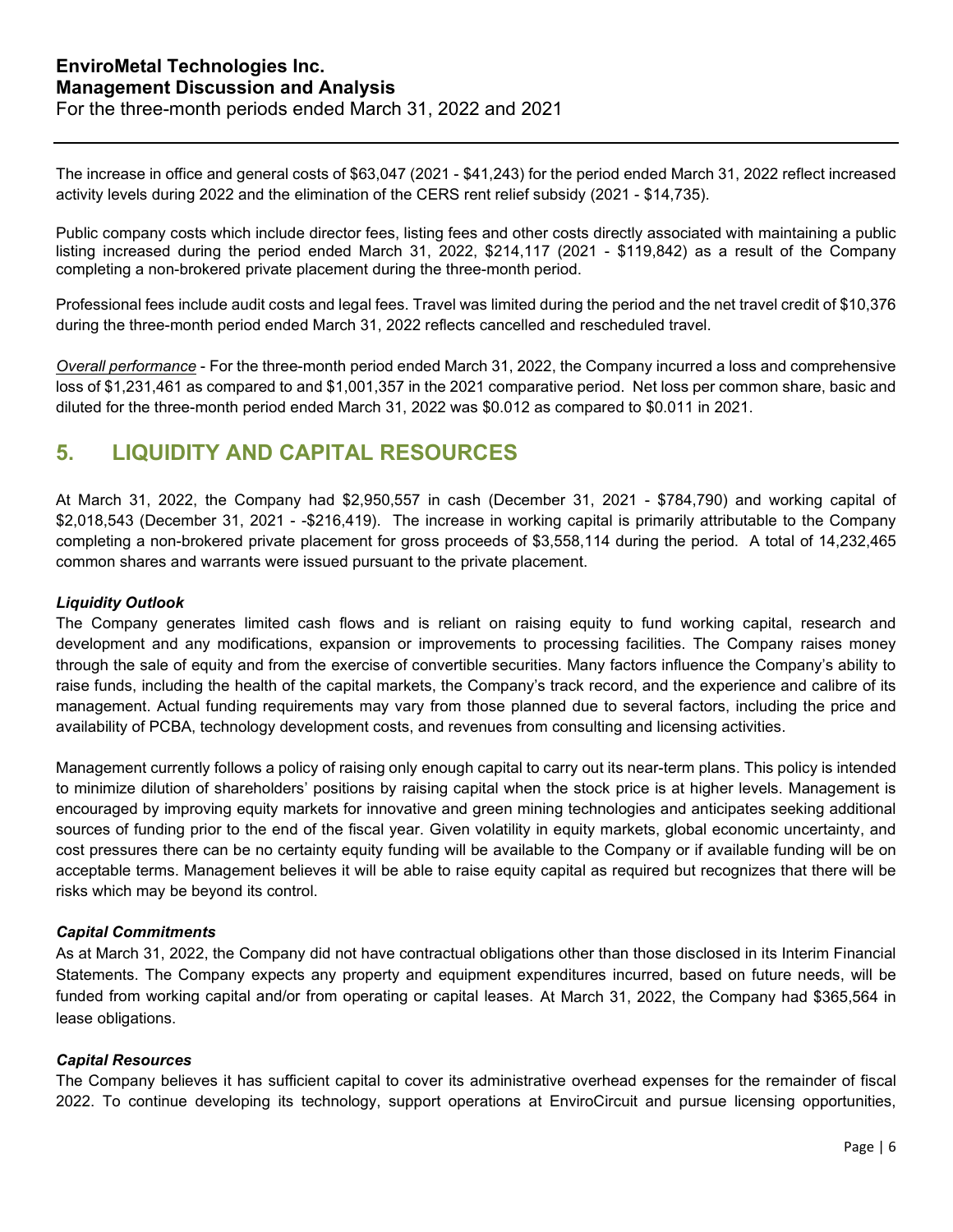EnviroMetal may be required to raise additional capital, and if capital is not available the Company will have to delay some planned activities and expenditures.

### **6. OFF - BALANCE SHEET ARRANGEMENTS**

The Company has not entered into any off-balance sheet arrangements.

### **7. TRANSACTIONS BETWEEN RELATED PARTIES**

The Interim Financial Statements are prepared by consolidating the financial statements of EnviroMetal Technologies Inc. and the accounts of EnviroCircuit.

The Company had no additional transactions with related parties except for compensation of key management personnel and payment to its directors as disclosed in Note 12 to the Company's Interim Financial Statements for the three-month periods ended March 31, 2022 and 2021.

### **8. PROPOSED TRANSACTIONS**

The Company continually reviews potential merger, acquisition, investment, and other joint agreement and strategic transactions that could enhance shareholder value. However, as of the date of this MD&A, there are no proposed transactions currently under examination.

### **9. CHANGES IN ACCOUNTING POLICY**

There were no changes in the Company's accounting policies during the three-month period ended March 31, 2022.

### **10. FINANCIAL RISK MANAGEMENT**

### **Financial risk management**

The Company's existing business involves processing PCBA and the use of its proprietary technology for the extraction of precious metals, which exposes the Company to a variety of financial instrument related risks. These risks include foreign currency risk, credit risk, liquidity risk, market risk and other risks. The Company's board of directors provides oversight for the Company's risk management processes.

#### *Foreign currency*

The Company is exposed to currency risk due to business transactions in foreign countries. The Company mainly transacts in Canadian dollars and United States dollars. Currency risk is the risk that the fair value or future cash flows of a financial instrument will fluctuate because of changes in foreign exchange rates.

The Company is subject to normal risks including fluctuations in foreign exchange rates and interest rates. While the Company manages its operations in order to minimize exposure to these risks, it has not entered into any derivatives or contracts to hedge or otherwise mitigate this exposure. At March 31, 2022, the Company was not exposed to significant interest rate risk.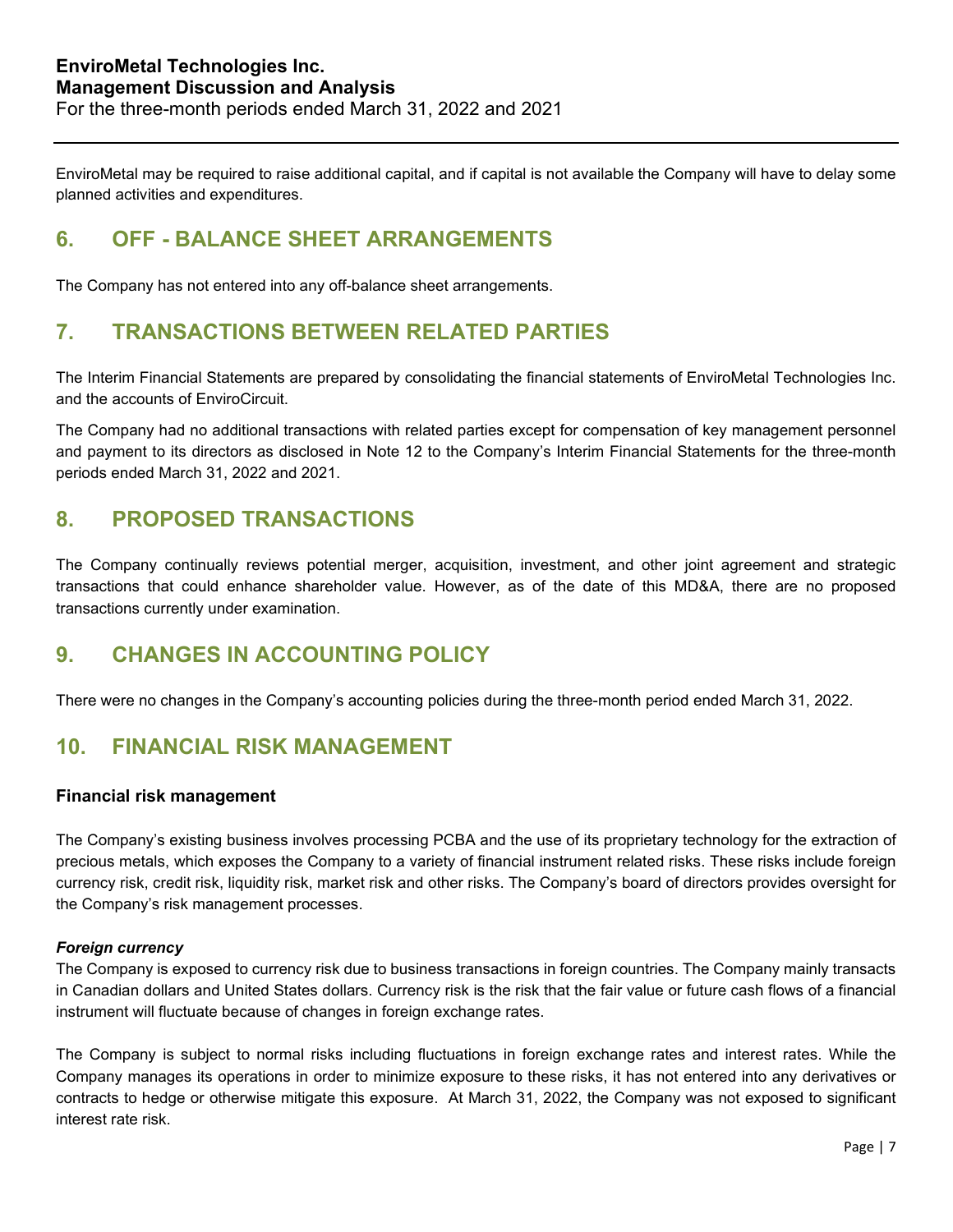At March 31, 2022, the Company has net liabilities of \$248,798 (US \$199,054) due in USD (December 31, 2021 - \$641,157 (US \$5,07,485). A 10% weakening against the US dollar of the currencies to which the Company had exposure would have had a \$24,880 impact on net liabilities (December 31, 2021 - \$64,115). A 10% strengthening against the US dollar would have had the opposite effect.

#### *Credit risk*

The Company's credit risk is primarily attributable to cash and trade and other receivables. The Company has no significant concentration of credit risk arising from operations. Cash consists of chequing account at reputable financial institution, from which management believes the risk of loss to be remote. Federal deposit insurance covers balances up to \$100,000 per account in Canada. Financial instruments included in receivables consist of amounts due from government agencies. At March 31, 2022, management considers the Company's exposure to credit risk is minimal.

#### *Liquidity risk*

Liquidity risk is the risk that the Company will not be able to meet its financial obligations as they fall due. The Company has a planning and budgeting process in place to help determine the funds required to support the Company's normal operating requirements on an ongoing basis. The Company ensures that there are sufficient funds to meet its short-term business requirements, considering its anticipated cash flows from operations and its holdings of cash.

### **11. FINANCIAL INSTRUMENTS AND OTHER INSTRUMENTS**

On initial recognition, a financial asset is classified as: amortized cost, fair value through profit and loss ("FVTPL"), or fair value through other comprehensive income ("FVTOCI"). The classification of financial assets is made in accordance with their contractual cash flow characteristics and the business models under which they are held.

Financial assets are derecognized when they mature or are sold, and substantially all the risks and rewards of ownership have been transferred. Gains and losses on derecognition of financial assets classified as FVTPL or amortized cost are recognized in profit and loss. Gains or losses on equity financial assets classified as FVTOCI remain within accumulated other comprehensive income.

The Company's financial assets are cash, trade and other receivables.

#### *Financial assets at amortized cost*

Financial assets at amortized cost are initially recognized at fair value and subsequently carried at amortized cost less any impairment. They are classified as current or non-current based on their maturity dates.

#### *Financial assets at FVTPL*

Financial assets at FVTPL are initially recognized at fair value and transaction costs are expensed in profit and loss. Realized and unrealized gains and losses arising from changes in fair value of the financial asset held at FVTPL are included in profit and loss in the period in which they arise. Derivatives are also recognized as FVTPL unless they are designated as hedges.

#### *Financial assets at FVTOCI*

On initial recognition, the Company may make an irrevocable election (on an instrument-by-instrument basis) to designate investments in equity instruments that would otherwise be measured at fair value through profit or loss to present subsequent changes in fair value in other comprehensive income. Designation at FVTOCI is not permitted if the equity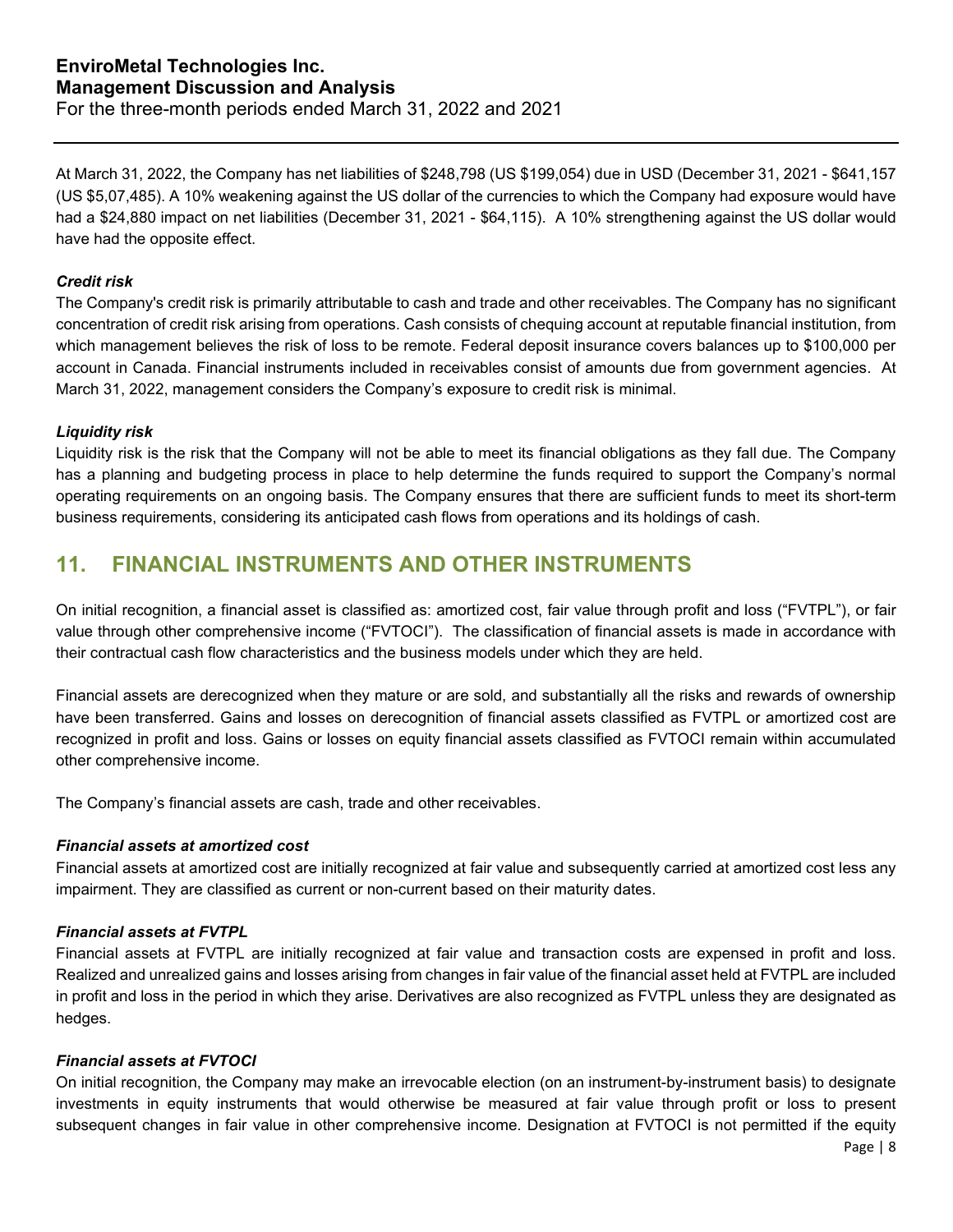investment is held for trading or if it is contingent consideration recognized by an acquirer in a business combination. Investment in equity instruments at FVTOCI are initially recognized at fair value plus transaction costs. Subsequently, they are measured at fair value, with gains and losses arising from changes in fair value recognized in other comprehensive income. There is no subsequent reclassification of fair value gains and losses to profit and loss following the derecognition of the investment.

#### *Financial Liabilities*

All financial liabilities are recognized initially on the trade date at which the Company becomes a party to the contractual provision of the instrument. The Company derecognizes a financial liability when its contractual obligations are discharged or cancelled, or they expire.

Financial liabilities are initially recognized at fair value plus any directly attributable transaction costs. Subsequent to their initial recognition, financial liabilities are measured at amortized cost using the effective interest method.

The Company's financial liabilities are its accounts payable and accrued liabilities, due to related parties, lease liabilities, advance royalty payable and loan payable. Financial liabilities are classified as current or non-current based on their maturity dates.

### **12. DISCLOSURE OF OUTSTANDING SHARE DATA**

Authorized share capital - Unlimited number of common shares without par value. The table below presents the Company's common share data as of May 27, 2022.

|                                                 | <b>Price</b> | <b>Expiry date</b> | May 27, 2022 |
|-------------------------------------------------|--------------|--------------------|--------------|
| Common shares issued and outstanding            |              |                    | 107,928,458  |
| Securities convertible into common shares:      |              |                    |              |
| <b>Stock Options</b>                            | \$0.50       | June 30, 2022      | 100,000      |
|                                                 | \$1.65       | April 12, 2023     | 100,000      |
|                                                 | \$1.20       | July 18, 2023      | 25,000       |
|                                                 | \$0.76       | March 1, 2024      | 1,275,000    |
|                                                 | \$0.96       | June 14, 2024      | 250,000      |
|                                                 | \$1.45       | December 11, 2024  | 725,000      |
|                                                 | \$0.76       | April 24, 2024     | 1,250,000    |
|                                                 | \$0.46       | October 15, 2025   | 400,000      |
|                                                 | \$0.70       | February 2, 2026   | 200,000      |
|                                                 | \$0.38       | August 20, 2026    | 35,000       |
| <b>Total Options</b>                            |              |                    | 4,360,000    |
| Warrants                                        | \$0.50       | December 30, 2022  | 17,825,001   |
|                                                 | \$0.50       | February 18, 2024  | 13,198,230   |
|                                                 | \$0.50       | March 31, 2024     | 1,271,956    |
| <b>Total Warrants</b>                           |              |                    | 32,295,187   |
| <b>Total options &amp; warrants outstanding</b> |              |                    | 36,655,277   |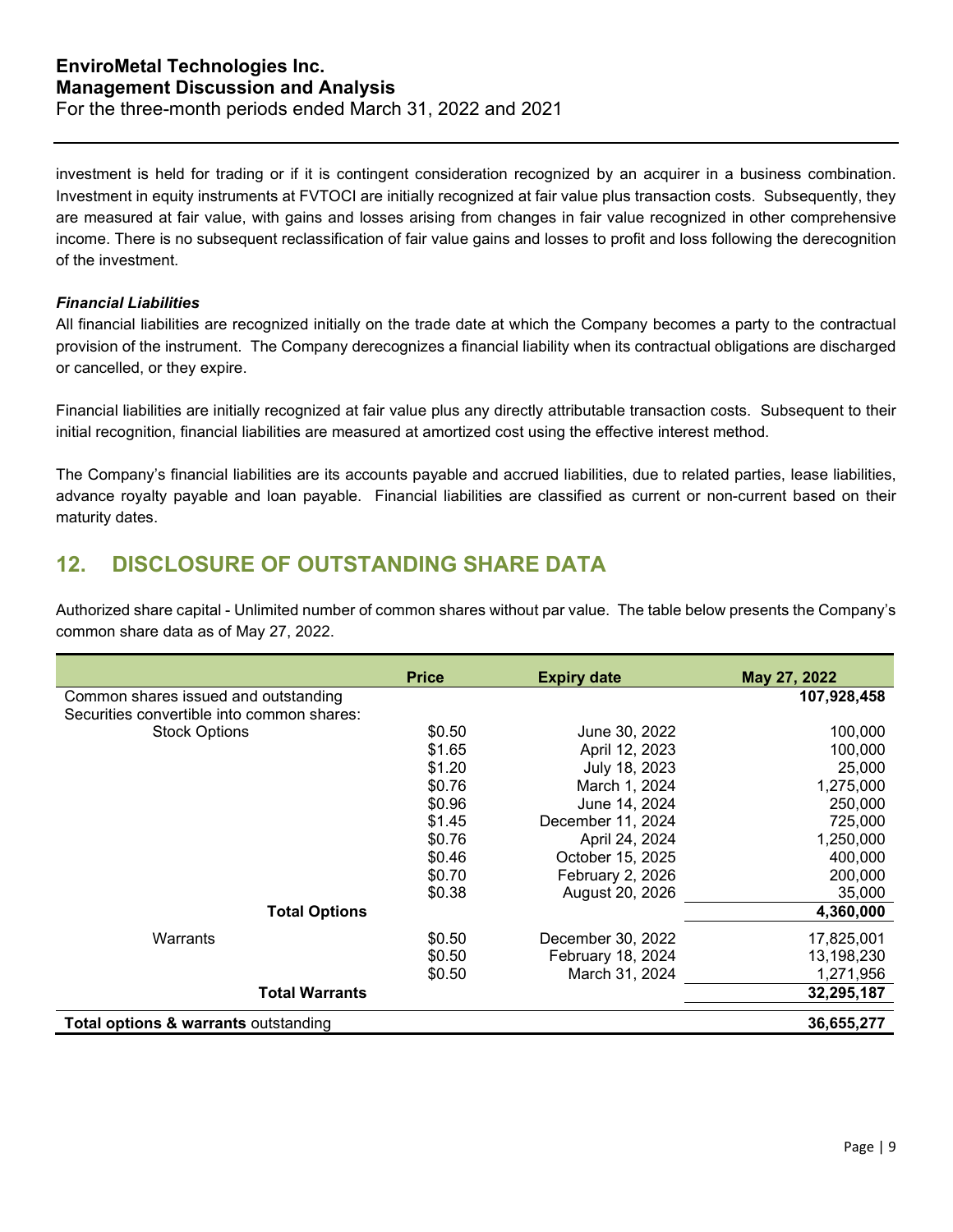# **13. NATURE OF SECURITIES**

The purchase of the Company's securities involves a high degree of risk and should be undertaken only by investors whose financial resources are sufficient to enable them to assume such risks. The Company's securities should not be purchased by persons who cannot afford the possibility of the loss of their entire investment. Furthermore, an investment in the Company's securities should not constitute a major portion of an investor's portfolio.

# **14. RISKS AND UNCERTAINTIES**

See the Company's MDA for the year ended December 31, 2021 for disclosure of risks and uncertainties.

### **15. COMMITMENTS**

Other than obligations disclosed in the Financial Statements and elsewhere this MD&A the Company does not have any commitments.

# **16. ADDITIONAL DISCLOSURE**

Additional disclosure concerning Midnight Sun's general and administrative expenses and exploration and evaluation assets expenditures is provided in the Company's Financial Statements. These Financial Statements are available on SEDAR at [www.sedar.com](http://www.sedar.com/) .

### **17. CONTINGENCIES**

The Company commenced a civil action against Mineworx Technologies Ltd. and related parties (jointly, the Mineworx Defendants) in the Supreme Court of British Columbia in June 2021.

The claims against the Mineworx Defendants include, among other things, the following:

- The Mineworx Defendants, through various agreements with EnviroMetal, gained access to certain of EnviroMetal's intellectual property relating to the development and commercialization of environmentally friendly chemical formulas and technologies for use in the treatment of materials in the primary and secondary metals sectors. EnviroMetal has since terminated those access agreements.
- Because access to EnviroMetal's IP has been terminated and without a license from EnviroMetal, the Mineworx Defendants are not entitled to use or otherwise exploit any of EnviroMetal's IP.
- The Mineworx Defendants have failed to comply with EnviroMetal's notices to cease and desist using EnviroMetal's IP and they continue to make public statements in relation to their purported ability to develop and commercialize "proprietary, environmentally friendly processing technologies for the recovery of precious metals."
- Absent the prior access to EnviroMetal's IP, the Mineworx Defendants lacked the scientific or technical resources and capabilities to develop and commercialize "proprietary, environmentally friendly processing technologies for the recovery of precious metals."

The Mineworx Defendants are purporting to be competing with EnviroMetal in the recovery of platinum group metals from spent catalysts using a chemical formula and process based on EnviroMetal's IP without a license to do so from EnviroMetal. These actions by the Mineworx Defendants are in breach of access agreements and confidentiality agreements, as well as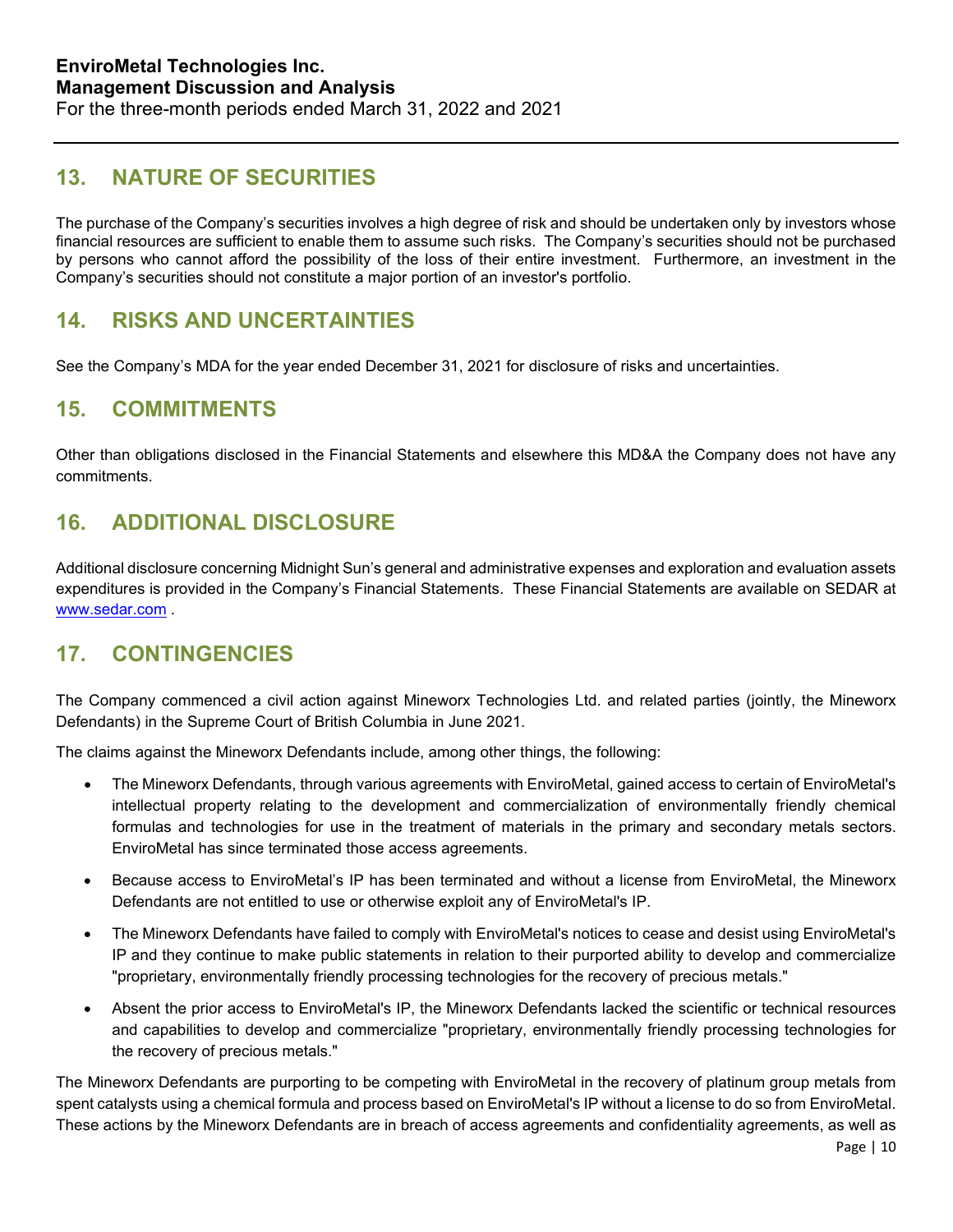the asset purchase agreement between Mineworx and EnviroMetal dated December 19, 2016. These actions also constitute breach of confidence.

EnviroMetal is seeking, among other relief from the court, general, aggravated, and punitive damages against the Mineworx Defendants, an injunction prohibiting the Mineworx Defendants from using any confidential information or intellectual property belonging to EnviroMetal, and disgorgement of profit arising from such unauthorized use.

In January 2022, the court granted Enviroleach's application for an injunction that, amongst other things, prohibits the Mineworx Defendants from disclosing any confidential information or intellectual property belonging to EnviroMetal until further court order.

Mineworx disputes EnviroMetal's claims and has commenced a counterclaim against EnviroMetal for, amongst other things, alleged breaches of various agreements between the parties. Some of Mineworx's claims are subject to arbitration clauses. As a result, Mineworx has served EnviroMetal with a notice to arbitrate those claims.

In accordance with IFRS 9, the Company recorded an expected credit loss of \$350,292 related to amounts due to the Company from Mineworx during the year ended December 31, 2020, and \$117,104 during year ended December 31, 2021. During the course of the legal proceedings the Company provided the Mineworx Defendants with notices of breach and provided the required amount of time to remedy. The Joint Venture was terminated, and no further non-controlling interest was recorded as of June 30, 2021.

### **18. SUBSEQUENT EVENTS**

On April 20, 2022, the Company entered a three-year lease commencing on June 1, 2022, and terminating on April 29, 2024, for office and warehouse space located at #208 – 6741 Cariboo Road, Burnaby, BC. The Company plans to relocate its corporate offices to this location at the conclusion of its current office lease.

On April 9, 2022, 400,000 stock options with an exercise price of \$1.00 expired unexercised. On April 30, 2022, 50,000 stock options priced at \$0.38 with an originally expiry date of August 20, 2026, expired unexercised.

### **19. APPROVAL**

The Board of Directors oversees management's responsibility for financial reporting and internal control systems through an Audit Committee. This Committee meets periodically with management and annually with the independent auditors to review the scope and results of the annual audit and to review the financial statements and related financial reporting and internal control matters before the financial statements are approved by the Board of Directors and submitted to the shareholders of the Company. The Board of Directors of EnviroMetal Technologies Inc. has approved the financial statements and the disclosure contained in this MD&A. A copy of this MD&A will be provided to anyone who requests it.

# **20. FORWARD LOOKING INFORMATION**

This MDA contains certain forward-looking statements and forward-looking information (collectively referred to herein as ("forward-looking statements") within the meaning of applicable Canadian securities laws. All statements other than statements of present or historical fact are forward-looking statements. Forward-looking information is often, but not always, identified by the use of words such as "could", "should", "can", "anticipate", "expect", "believe", "will", "may", "projected", "sustain", "continues", "strategy", "potential", "projects", "grow", "take advantage", "estimate", "well positioned" or similar words suggesting future outcomes. These forward-looking statements include, without limitation, statements about our